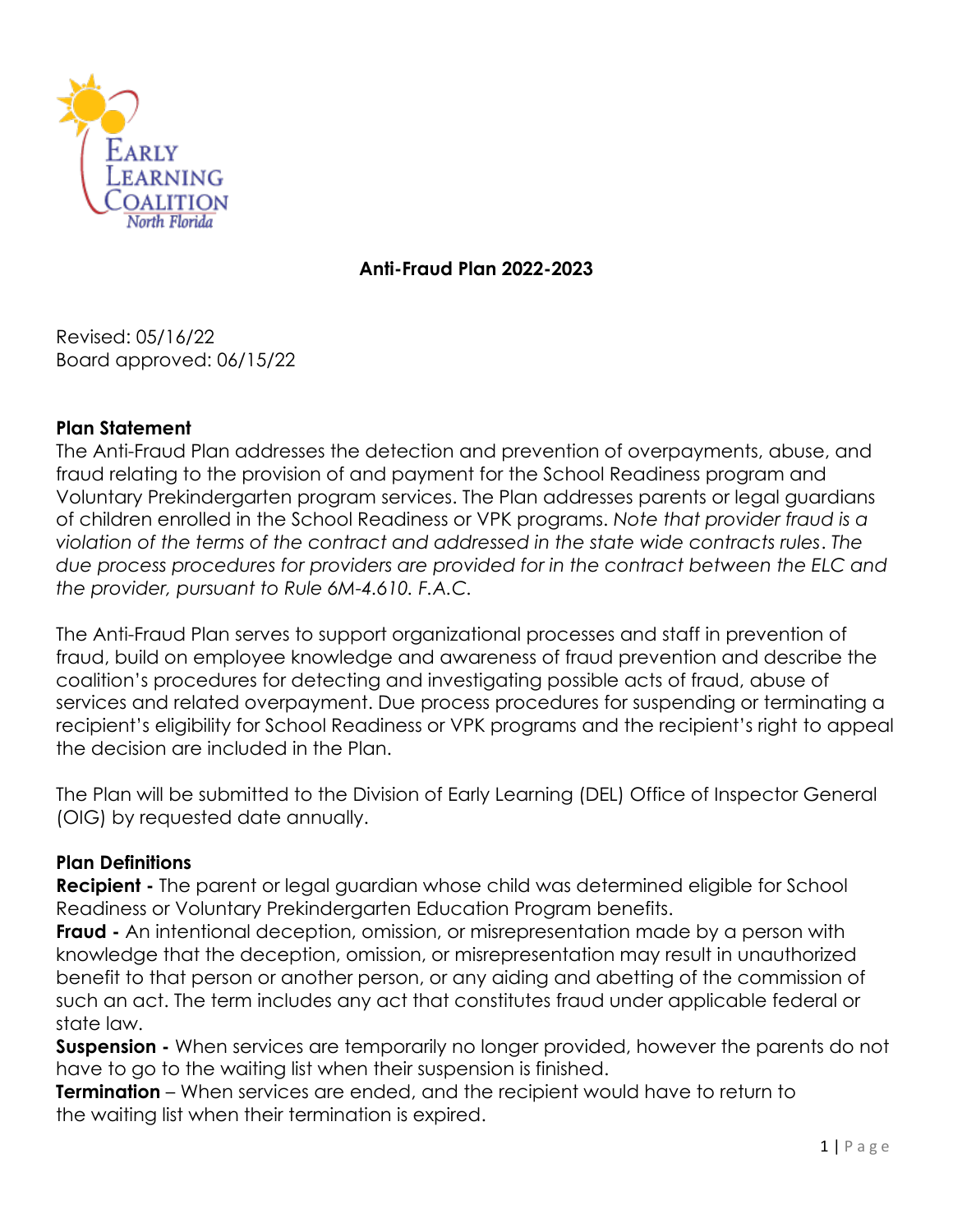## **Description of Organizational Structure with Plan Responsibilities**

*Reference Addendum ELC of North Florida's Organizational Chart* The Program Support Coordinator with Episcopal Children's Services (ELC of NorthFlorida's Primary Service Provider) is responsible for implementing the coalition's anti-fraudactivities.

The C.E.O. is responsible for reviewing an initial appeal request by recipient for decision to uphold or modify the suspension or termination.

The following positions are responsible for the daily activities related to prevention, detection, investigation, and reporting of possible overpayment resulting from potential fraud or abuse:

- Senior Director of Programs
- Family Services Coordinators
- Family Services Specialists
- Family Services Assistant
- Training Director
- Grants and Operations Manager
- Early Literacy Coordinator
- Finance Manager
- Director of Provider Services
- Reimbursement Coordinator
- Reimbursement Specialists
- Education Specialists
- Program Assessment Specialists
- Program Assessment Coordinator
- Manager of School Readiness Education
- Director of School Readiness Education
- Manager of Family Services
- Contract Coordinator
- Contract Specialists
- Provider Contract Monitoring Specialist
- Program Support Coordinator
- Chief of Programs

## **Plan Procedures**

**ELC Procedures Review** –The ELC of North Florida and Episcopal Children's Services will annually review job descriptions and internal processes to confirm appropriate separation of duties is in place and review internal controls to reduce risk.

**ELC Staff Education/Awareness/Training** – Training will be targeted both at policy level and operational level.

• All ELC and ECS staff will receive Annual Awareness Review of *their Employee Handbook*  covering topics including Employee Conduct and Work Rules, Whistleblower Policy, Criminal Destruction of Records and Files Policy, and Conflict of Interest and Business Ethics which requires employees to report any actual or potential conflict ofinterest between the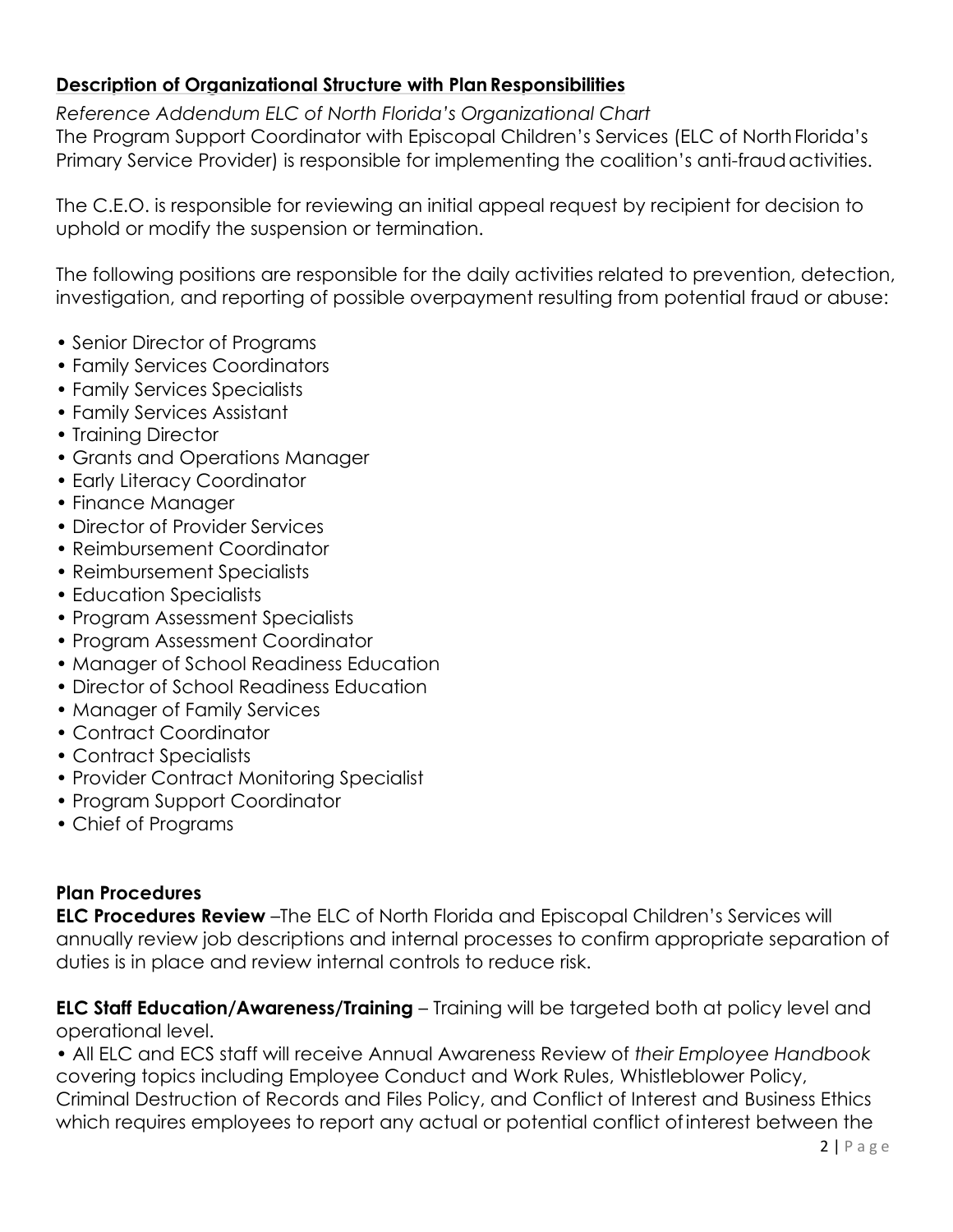employee/employee's family and the ELC or ECS.

• All staff will sign the Anti-Fraud Plan Disclaimer Statement & Acknowledgement Form after receiving the annual training indicating that they have received a copy of the ELC or ECS Employee Handbook.

• All staff will sign the Code of Ethics Statement upon hire.

• Additionally, all staff will be reminded of specific Internal Control policies and practices in place to prevent fraud. On a regular and routine basis, it is the responsibility of all management staff to ensure that all internal control practices, appropriate fiscal procedures, and separation of duties are being followed.

• A mandatory fraud prevention staff training annually and new staff training within thirty (30) calendar days of hire using DEL fraud prevention related training documents for daily coalition/ECS work activities. Topics to be covered include Client Applications and Forms, Local School Readiness Income Worksheet, Client Rights and Responsibilities, Authorization for release of information and other related documents related to fraud prevention

- Client responsibility to report changes within ten (10) calendar days of change and coalition/ECS responsibility to implement reported change, including acting on unreported changes, once discovered
- Quality interviewing techniques during intake, redetermination, and when reporting changes
- What to look for in an altered or falsified document
- Eligibility staff are required to identify, verify, and resolve case inconsistencies when inconsistencies occur

# **SR and VPK Parent Education and Awareness**

• Display fraud awareness posters in interview rooms at ECS

• Include a fraud awareness statement posted on the ECS website with ECS phone number and/or email to report any suspected fraud

• Family Services Specialists will review responsibilities of parent in detail at enrollment and redetermination, including importance of reporting changes in their circumstances with in ten (10) calendar days.

# **SR and VPK Provider Education and Awareness**

• Encourage child care providers to report potential fraud to ELC or ECS staff through provider communication venues including email or portal communications or other methods and venues as appropriate.

• Periodic reminders to providers about procedures in place to prevent fraud in addition to regular practices of monitoring that occur with providers that also keep providers aware of ELC's/ECS's intention to prevent and/or detect fraudulent practices

# **Providers, Parents, employees, and Public Access to Reporting of Potential Fraud**

• Email and/or newsletter reminders to providers of what to look for and how to report potential fraud

- Employee fraud prevention training as well as a periodic reminder of internal controls
- Annual staff training includes Whistleblower procedures to report potential fraud
- Statement on website with hotline phone number to report potential fraud for parents,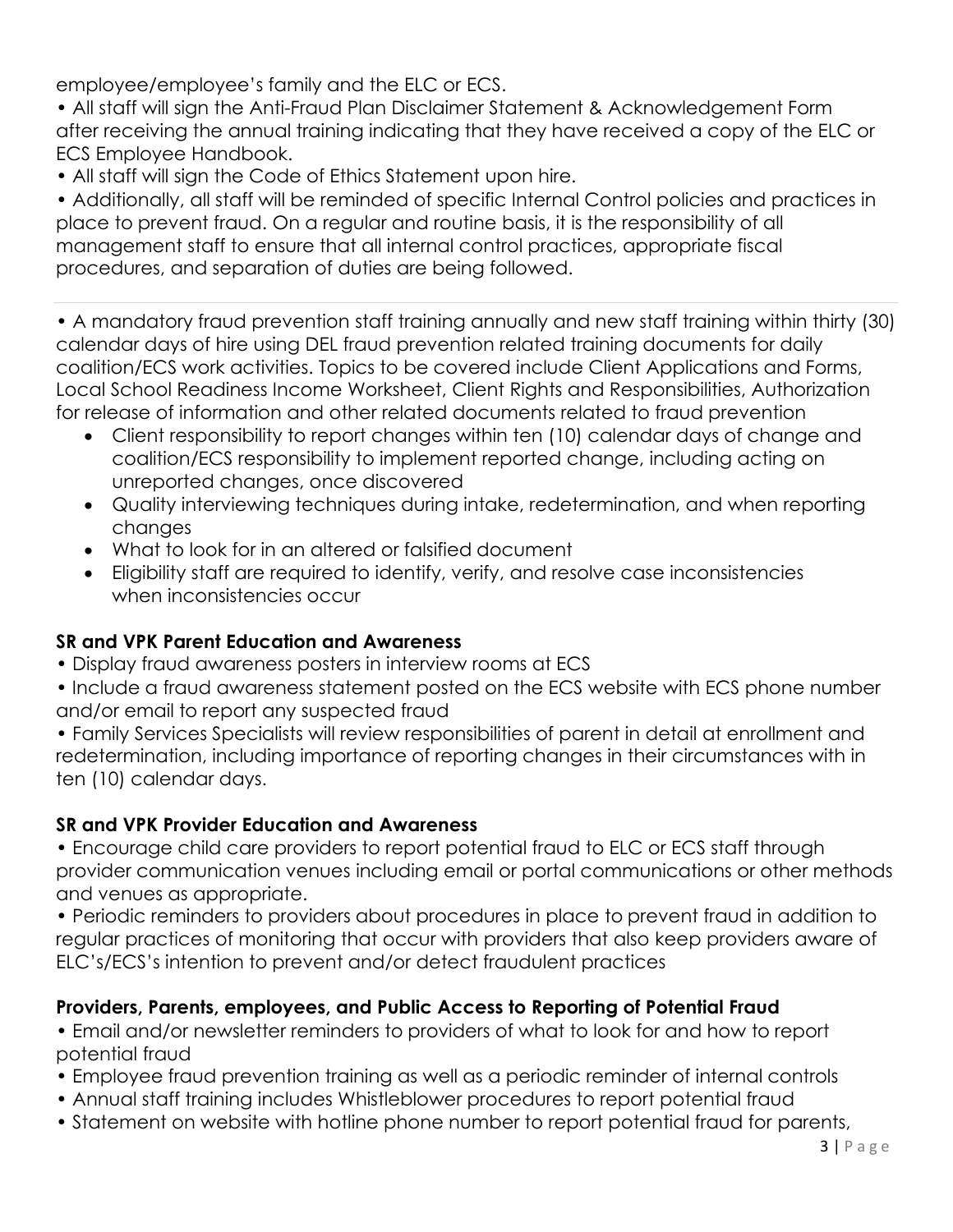providers, and the general public.

## **ELC Detection and Investigation of Acts of Fraud, Abuse or Overpayment**

• Monthly unscheduled reviews of work products and follow up on questionable circumstances by the Family Services Coordinators, Manager of Family Services, and the Training Director.

• Monthly review, research, and follow up of data quality reports generated from Division of Early Learning by Manager of Family Services, the Training Director and designated ELC/ECS staff

• Documented verification of child care referrals from other organizations through contact with referring agencies.

- Job descriptions of ELC/ECS staff include fraud prevention task
- Daily alertness of Eligibility staff to inconsistencies through regular operational processes with parents and reporting suspected fraud or abuse to supervisor.
- Follow up on potential fraud reported to ELC/ECS for investigation and to verify or question when inconsistencies occur by Family Services staff.

• Once inconsistencies are identified through any of the above means, contact parent or legal guardian and obtain verification from parent or legal guardian to resolve inconsistencies, which could include but not limited to income, residential documentation, or household composition, and determine if situation is resolved or warrants next steps of due process provisions for termination or suspension of School Readiness or Voluntary Prekindergarten benefits. – Program Support Coordinator

• For those where investigation concludes that the recipient has committed fraud in the receipt of School Readiness or Voluntary Prekindergarten services, calculate associated overpaid benefits amount and follow the *Due Process provisions for termination or suspension of School Readiness or Voluntary Prekindergarten benefits*. Program Support Coordinator and Director of Provider Services or other designated staff.

#### **Due Process Provisions for Termination or Suspension of School Readiness or Voluntary Prekindergarten Benefits**

The ELC/ECS will provide written advance notice of the intended action to suspend or terminate benefits to the recipient to be affected. This notice must clearly advise of the allegations, the basis of the allegations, the intended action, and the date the action is to be imposed. The coalition/ECS shall send the written advance notice at least fourteen (14) calendar days before the intended action. The written advance notice will be translated in the recipient's native language if the coalition's/ECS's other communications with the recipient have been translated. The written advance notice shall include the following:

1. The procedure for the recipient to follow to attempt to appeal the decision.

2. A statement, in bold print, that the failure to file a timely appeal waives the right to an appeal.

3. Notice of the potential for the demand of repayment of improper benefits if the conclusion of fraud is upheld, including any benefits received after the receipt of the written advance notice.

- 4. The procedure for the recipient to obtain a copy of his or her file.
- 5. The amount of overpayment to be recovered, if applicable.
- 6. The length of time for which the recipient's benefits are suspended or the date of the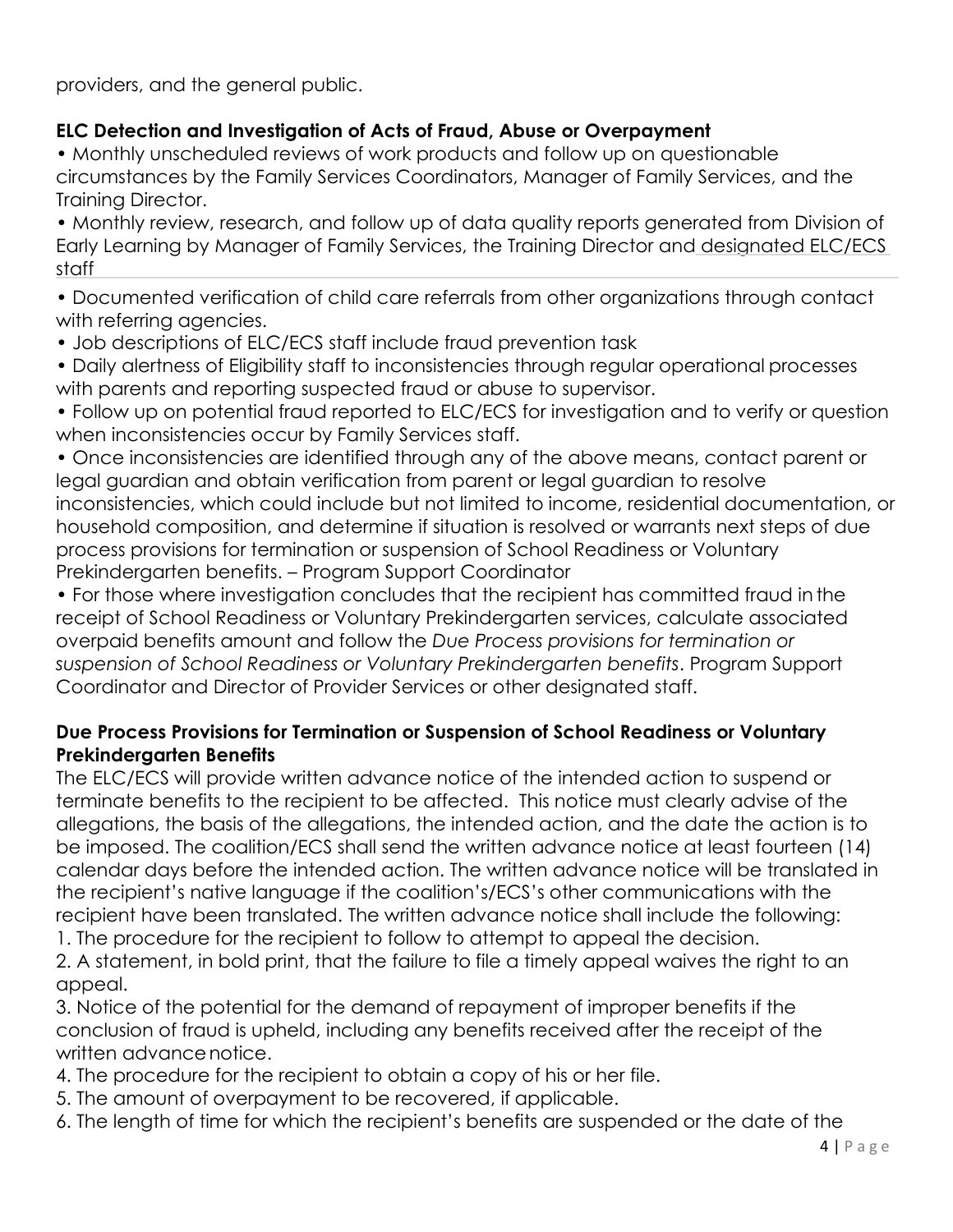termination of benefits, if applicable. The following general guide for penalties will be applied, however, considerations will also include the length of time proportionate to the alleged offense committed, consistent with suspensions or terminations issued to other recipients who allegedly committed comparable offenses, and may also consider prior offenses, as appropriate.

#### **Penalties Guideline**

• First determination of fraud, eligibility is suspended for the longer of six months or restitution or repayment of overpaid benefits.

• Second determination, eligibility is terminated the longer of one year or restitution or repayment of overpaid benefits.

• Third and subsequent determinations, eligibility is terminated the longer of five years or restitution or repayment of overpaid benefits.

The recipient has a right to challenge the suspension or termination of benefits within fourteen (14) calendar days of the date of the notice of the proposed action. If the challenge is before benefits are terminated or suspended, then benefits remain in place for duration of initial challenge. However, if the decision is upheld, any services received during that timeframe will be included with the overpayment amount.

#### *A suspension or termination shall not be applied against recipients with a valid at-risk referral.*

#### **Recipient Right to Challenge Decision Pre appeal Resolution Procedure**

If recipient believes that the conclusion of fraud was made in error, the recipient should first seek to resolve the matter by contacting the coalition/ECS and providing the necessary documentation to resolve the issue. The Program Support Coordinator will consider all statements, review all documents, and may request any additional evidence or information as is necessary and relevant to the review. Within fourteen (14) calendar days of receiving the parent's request for review, the recipient will be notified in writing of the determination and given a new date when services will end (intended action date) should the finding of fraud stand. Otherwise, the parent will be informed within this same timeframe that upon review there is no finding of fraud and therefore no penalty will be assessed. The C.E.O. of the coalition shall not be involved in the pre-appeal resolution of the issue.

If the recipient believes that the issue was not resolved during the pre-appeal resolution procedure, the appeal procedure is outlined in *Florida Rule 6M-9-400 Early Learning Coalition Anti-Fraud Plan, subsection (e) and (f) as follows:*

#### **Appeal Resolution Procedure**:

If the recipient believes that the issue was not resolved by the coalition/ECS, the recipient may file a formal written appeal for review by the C.E.O. of the Coalition, using the following procedure:

1. Submit a written appeal to the C.E.O. or other executive staff person as designated by the coalition board. The appeal must fully describe the nature of the error the recipient believes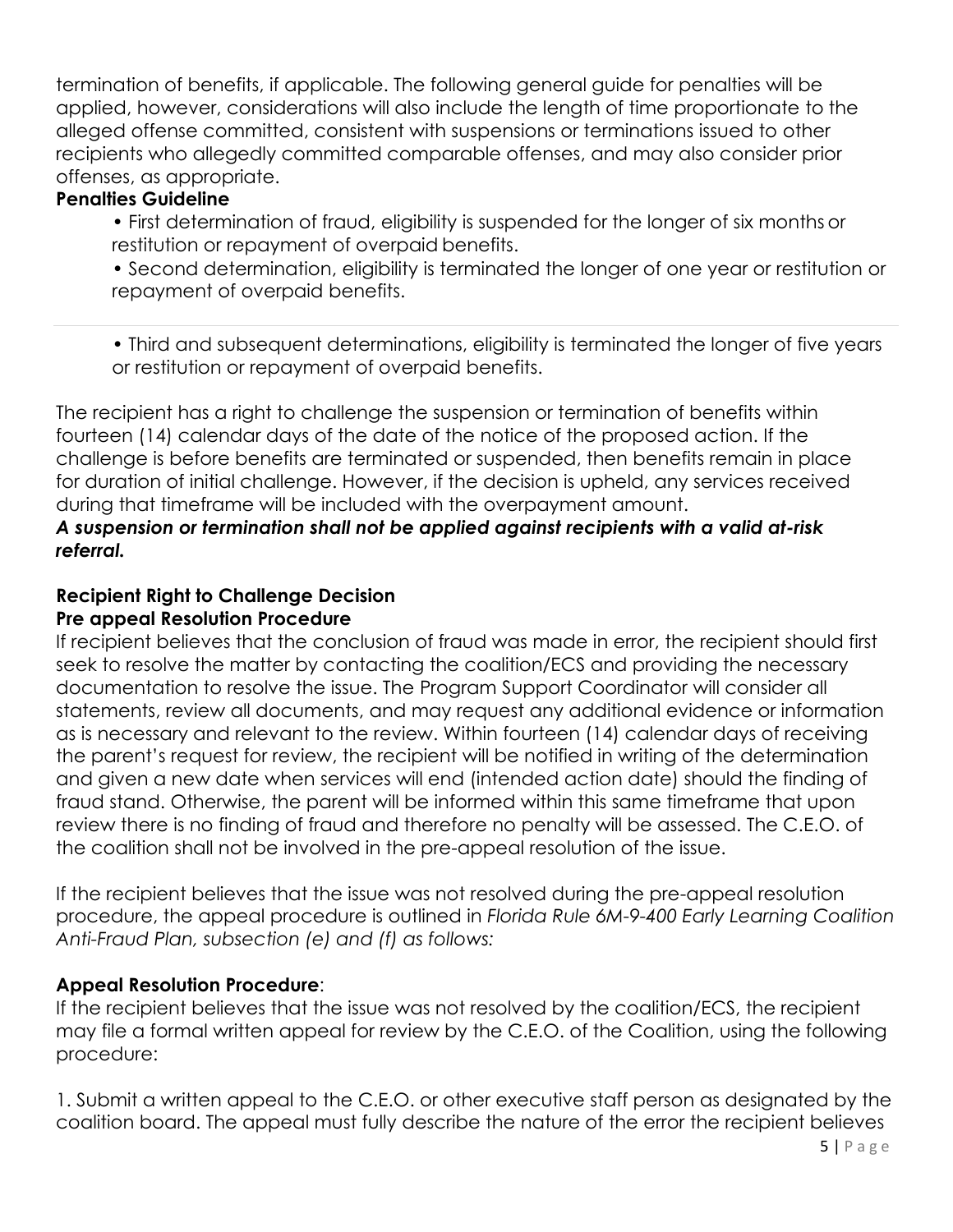has been made and shall contain any documentation which supports the recipient's claim. 2. The appeal shall be postmarked or emailed before the date of the intended action noted above. The recipient who fails to file a timely appeal waives the right of appeal. 3. If the recipient files a timely appeal, he or she will not be suspended or terminatedfrom

the program until the written decision of the C.E.O. or the original date of the intended action, whichever is later.

4. The C.E.O. of the coalition or other executive staff person designated by the coalition board must respond to the recipient, in writing, within thirty (30) calendar days of receiving the appeal with a decision as to whether the suspension or termination will be upheld or modified.

The recipient who wishes to appeal the decision of the C.E.O. of the coalition or other executive staff person designated by the coalition board may request further review by an appeals committee in accordance with subsection (e) of this rule. The request for further review by an appeals committee must be submitted to the coalition in writing within ten (10) calendar days of the date of the C.E.O. or other executive staff person designated by the coalition board's written response to the recipient's formal written appeal.

The recipient shall be given the opportunity to defend his or her position in an orderly proceeding of the appeals committee. When the meeting of the appeals committee is scheduled, the recipient shall be notified of the date of the appeals committee, informed that it is a public meeting, and informed that any information presented may be used by other state agencies.

1. The appeals committee shall be selected by the Chairman of the Board of thecoalition and a chair of the appeals committee shall be named.

2. The appeals committee shall be convened within forty-five (45) calendar days of receipt of the recipient's request for an appeal.

3. The recipient shall be provided up to thirty (30) minutes to present their position andany information they wish the appeals committee to consider.

4. The coalition staff, excluding the Executive Director or other executive staff person designated by the coalition board shall be available to provide any information requested by the committee.

5. The appeals committee will consider all statements, review all documents, and may request any additional evidence or information from the parties if an appealscommittee member believes it is necessary and relevant to the decision making. The required final determination letter will be tolled for the length of time given to provide the additional information.

6. The appeals committee shall select or appoint a member of the coalition, or another executive staff person designated by the coalition board but excluding the C.E.O., to memorialize the events of the appeals committee proceeding and the final determination including the basis for the decision.

7. The appellant shall be notified in writing of the appeals committee's determination within ten (10) calendar days of the date of the meeting.

8. The determination of the appeals committee shall be final.

#### **Benefit Recovery**